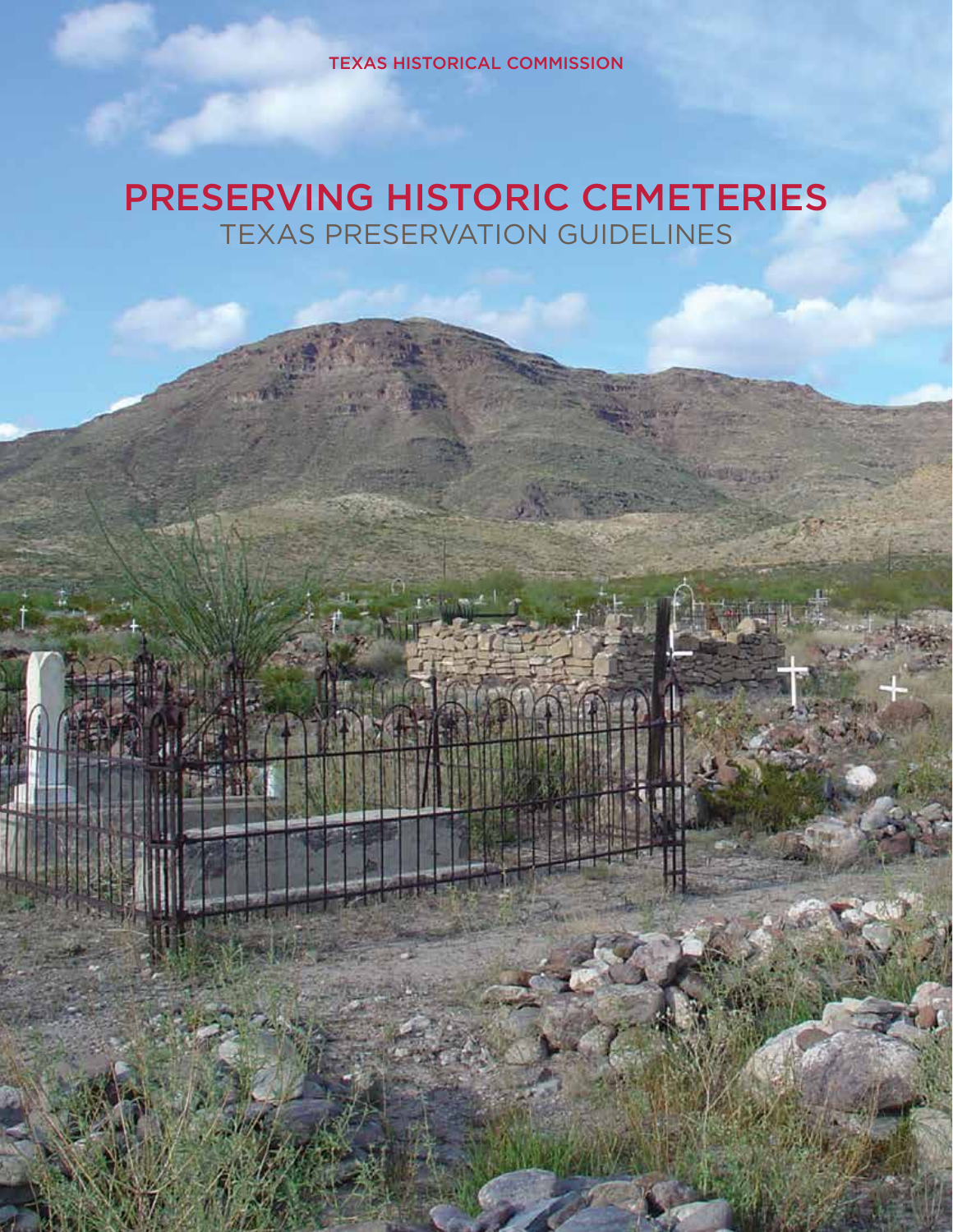

Historic cemeteries are irreplaceable cultural resources that tell the real stories of Texas.

Cemeteries are among the most valuable of historic resources. They are reminders of various settlement patterns, such as villages, rural communities, urban centers, and ghost towns. Cemeteries can reveal information about historic events, religions, lifestyles, and genealogy.

Names on gravemarkers serve as a directory of early residents and reflect the ethnic diversity and unique population of an area. Cultural influence in gravemarker design, cemetery decoration, and landscaping contribute to the complete narrative of Texas history. Established in large part for the benefit of the living, cemeteries perpetuate the memories of the deceased, giving a place character and definition.

Unfortunately, historic cemeteries do not necessarily remain permanent reminders of our heritage. They are subject to long-term deterioration from natural forces such as weathering and uncontrolled vegetation. Neglect accelerates and compounds the process. Development activities and construction projects are also a threat to these precious resources. Vandalism and theft continue to plague both rural and urban burial grounds across the nation.

With this booklet, the Texas Historical Commission (THC) presents information to aid in the preservation of the state's historic cemeteries. However, this information alone is not enough to protect them; individuals and groups interested in saving these irreplaceable cultural resources of Texas' heritage are the driving force in long-term preservation.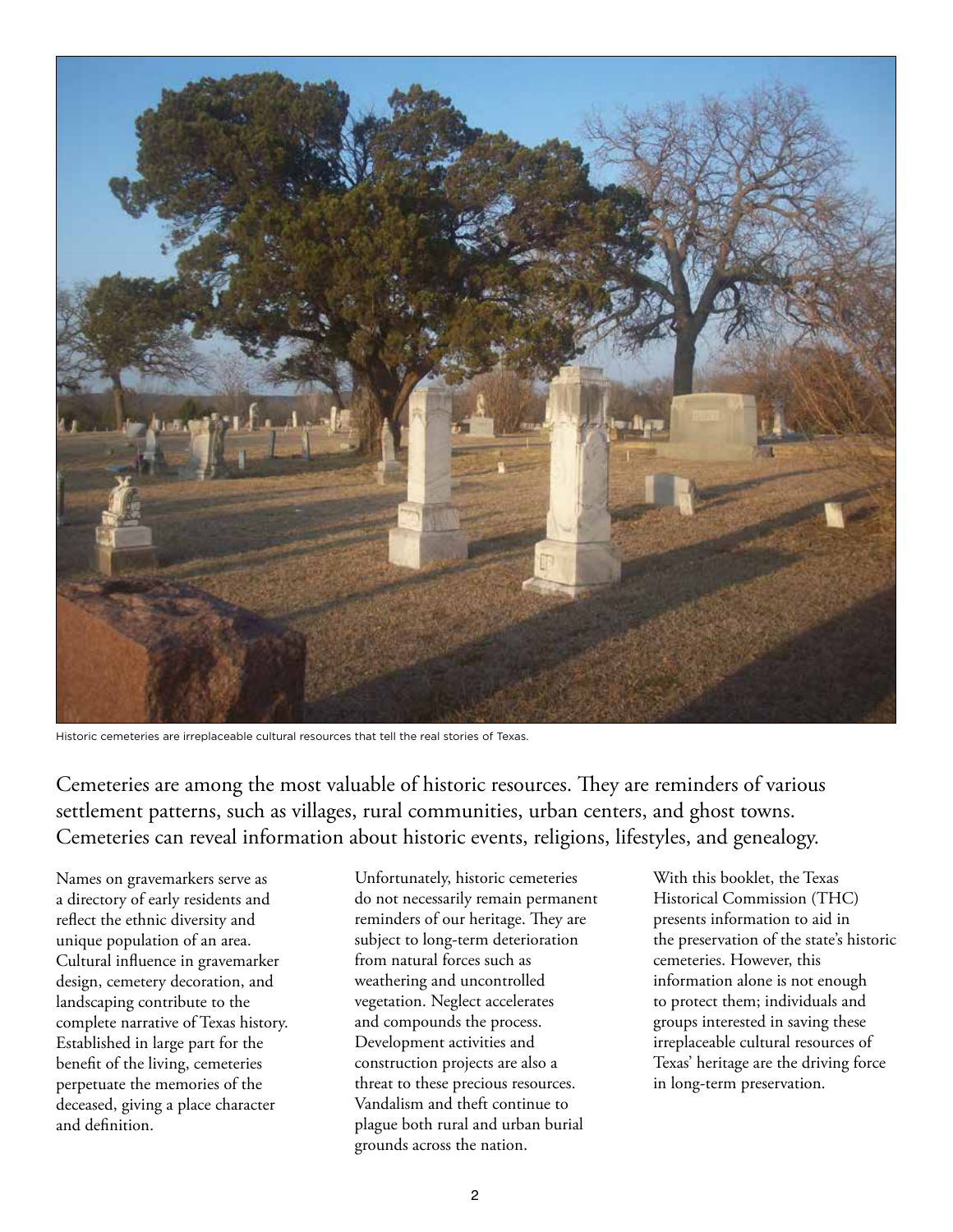### CEMETERY PRESERVATION PROGRAM

The Cemetery Preservation Program of the THC supports countywide and local cemetery preservation efforts in each of the 254 counties across the state. Cemetery Preservation Program staff provides consultation, educational materials, and training to concerned citizens and public officials. In addition, the program offers the Historic Texas Cemetery (HTC) designation and maintains a statewide inventory of cemeteries to record and protect historic burial grounds.

#### **HISTORIC** TEXAS CEMETERY DESIGNATION

The HTC designation is an official recognition of family and community graveyards that encourages preservation of historic cemeteries. The designation imposes no restrictions on private owners' use of the land adjacent to the cemetery or the daily operations of the cemetery. Every county in Texas has at least one cemetery designated as a Historic Texas Cemetery through this program.



**STATEWIDE CEMETERY** INVENTORY

One of the most important steps in preventing cemetery destruction is to make sure its location is welldocumented and widely known. The Cemetery Preservation Program actively maintains a statewide inventory of known cemetery locations and makes it available to the public through the Texas Historic Sites Atlas.

The Atlas is a database of historic site records with integrated digital maps

#### The HTC designation is an important tool for protecting and preserving historic cemeteries.

#### BENEFITS OF DESIGNATION:

- Records the cemetery location and boundaries in the county deed records as a historically dedicated cemetery worthy of preservation.
- Helps preserve cemeteries by alerting present and future landowners of the presence of this important historical resource on their property.
- Is a prerequisite for applying for an Official Texas Historical Marker for the cemetery.

A cemetery is eligible for designation if it is at least 50 years old and is deemed worthy of recognition for its historical associations. The very nature of a cemetery being a landmark of a family's or community's presence is considered to validate the criteria of historical associations. Any individual, organization, or agency may submit a request for designation.

documenting Texas history, enabling the user to find a historic site's location and other select details. Preservationists and government land-use planners use the Atlas to identify historic or prehistoric site locations during the early stages of infrastructure and other development projects, and can modify projects accordingly.

The Cemetery Preservation Program works with county historical commissions, preservation planners, archeologists, and everyday citizens to identify and map cemetery locations in the Atlas. This statewide inventory contains 15,000 known cemeteries, but not all locations have been confirmed. Interested parties can help contribute to the statewide inventory by filing a Notice of Existence for abandoned or unknown cemeteries. Instructions and forms are available at thc.texas.gov/notice.

Additional information about the Historic Texas Cemetery designation including forms, samples, and instructions can be found at thc.texas.gov/htc.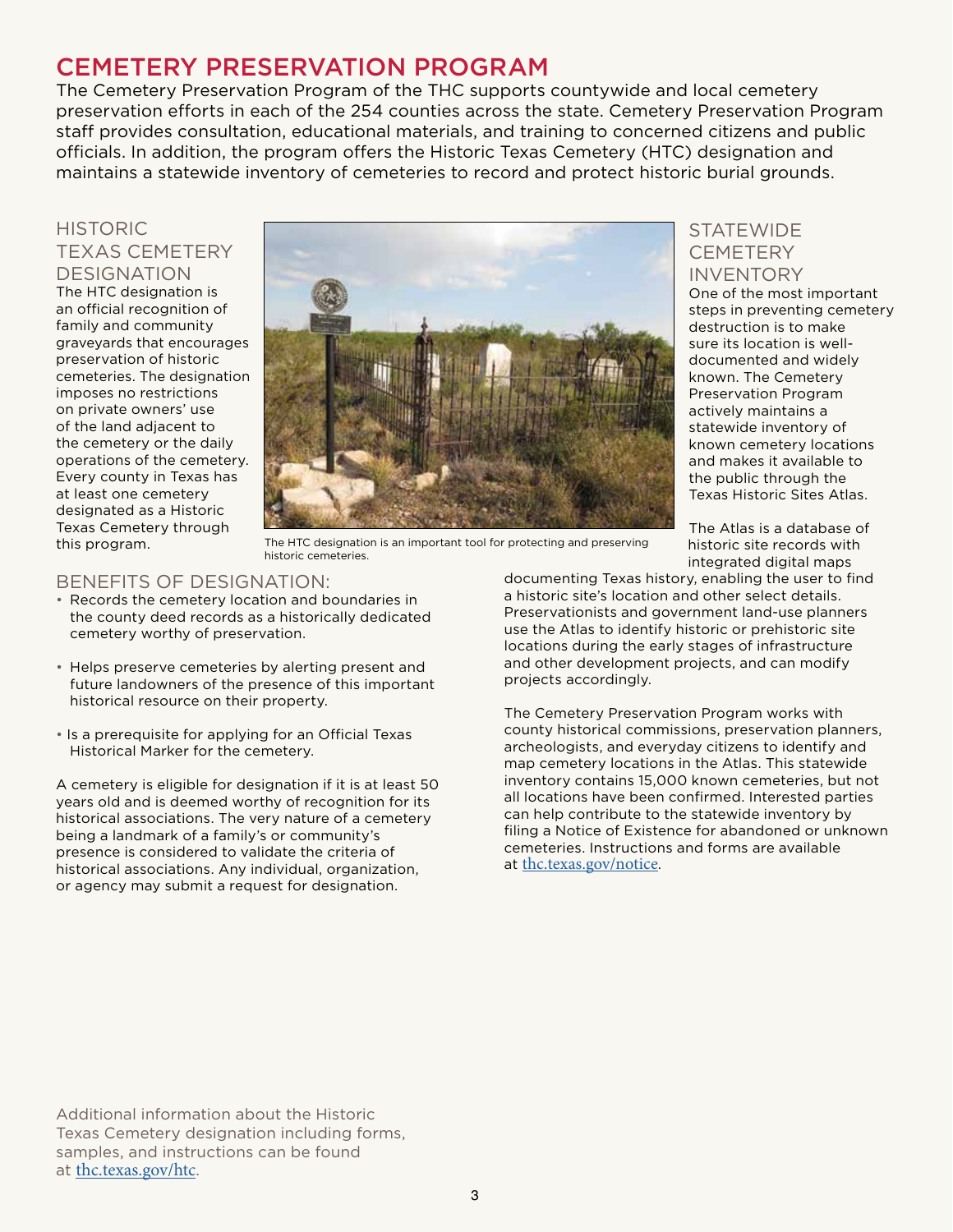## PROTECTING HISTORIC CEMETERIES

#### AWARENESS

While vandalism and theft of gravemarkers, tombs, and cemetery features seem to be the most disturbing threats to any cemetery, simple neglect of maintenance is perhaps a more widespread and damaging problem.



Volunteers raise awareness by organizing annual cemetery tours.

#### RECORD

Concerned citizens can protect historic cemeteries by documenting their locations and boundaries. If a cemetery's boundaries are not clearly established in the county deed record, consider recording its existence through the HTC designation. This may be the singlemost valuable act of preservation for any cemetery. Designation application, procedures, and samples are available at thc.texas. gov/htc. The designation process may happen at any time, and is superior to simply recording the boundaries as required by law, Section 711.011 of the Texas Health and Safety Code (see Cemetery Laws section, page 9).

While both the HTC designation and the Notice of Existence forms record the cemetery boundaries with the county clerk, the designation provides additional critical information the Notice of Existence forms do not offer. Notice forms for historic cemeteries with aboveground evidence (gravemarkers, cairns, etc.) may be found at thc.texas.gov/notice .

Once the boundaries are recorded, historic cemeteries may again become an integral part of community planning and preservation efforts. Preservation volunteers encourage community support through preservation planning, conditions assessments, and sensitive maintenance of cemetery features.

Historical markers, cemetery cleanup days, and publicity efforts are tools that will increase public awareness of these important cultural resources. Such awareness and education are among the best ways to guarantee the preservation of a cemetery.

National, state, and local historical markers provide a focal point for drawing public attention to cemeteries. Historical markers provide an overview of the individual or institutions associated with a site. For information on the various options for historical markers offered by the THC, contact the History Programs Division at 512-463-5853 or history@thc.texas.gov.

In all cases, however, balance common sense with practical considerations. There are times when publicizing the location of a cemetery is detrimental to its preservation. Vandals can desecrate secluded cemeteries that are located away from the eyes of the protective community. Keep statistical and historical information readily available for public use, but be discreet about the exact location of vulnerable cemeteries.

#### GET PERMISSION

Identify the organization with legal jurisdiction over the cemetery (if there is one) and get written permission for preservation. If it is on public land, contact the federal, state, or local government entity with the authority to protect the property. If the cemetery is accessible through private land, contact the landowner or his/her representative and negotiate access, in addition to obtaining written permission. Cemetery associations govern many Texas cemeteries. If a cemetery association is involved, become familiar with its rules and regulations.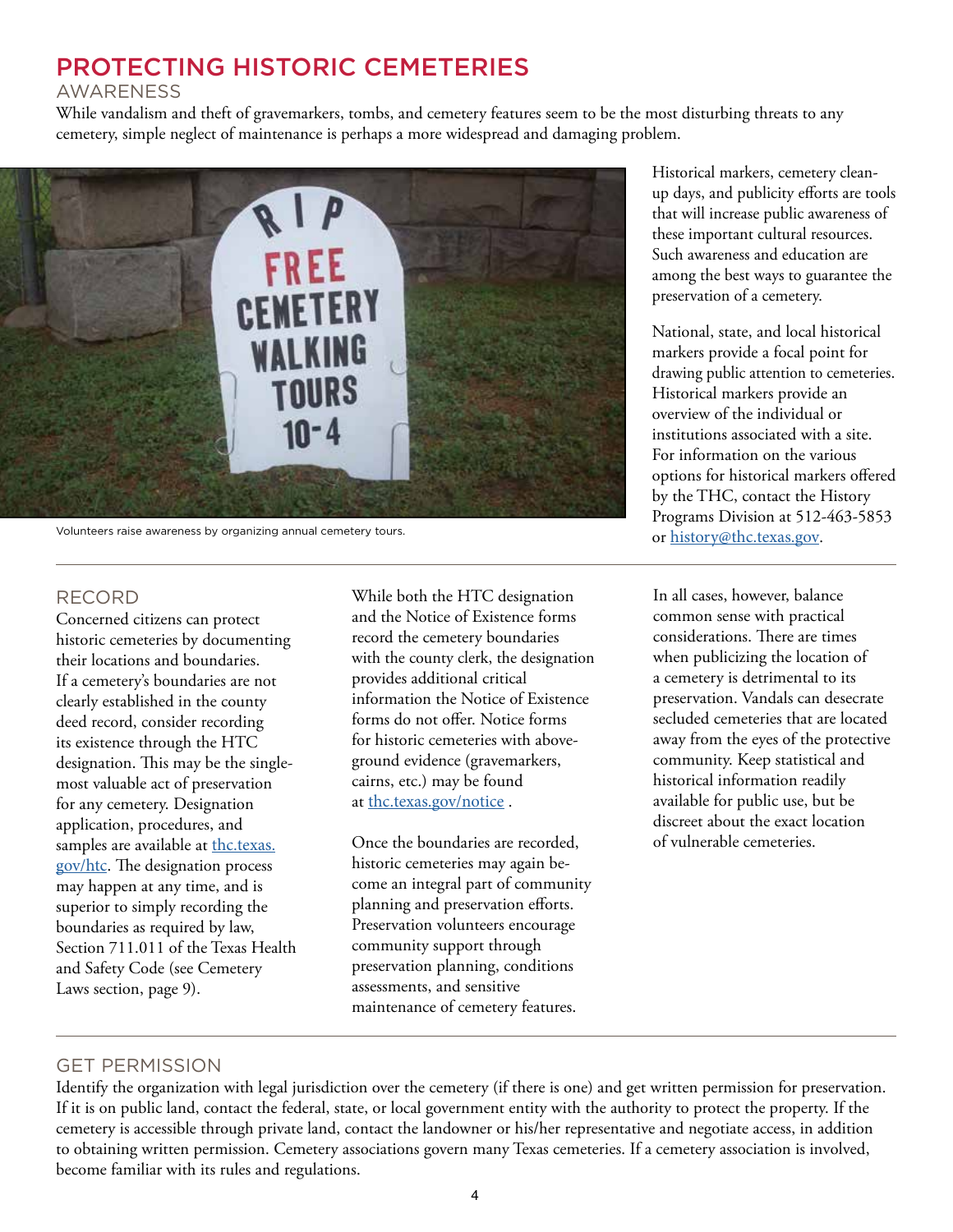#### **SECURITY**

Before any plans are made for preservation, take steps to secure the cemetery. If feasible, contact law enforcement officials and ask them to add the cemetery to their patrols. Surrounding landowners can be strong champions for a historic cemetery. Request their advice when creating security measures for the cemetery. Develop a good relationship with the local police department or sheriff's office. Contact neighbors living near the cemetery and ask them to report any suspicious activity to the police. Let the neighbors know that an effort is underway to restore the cemetery and tell them who to contact if they notice any problems.

Erect fencing that is appropriate for the site. Livestock can knock down and trample gravemarkers, desecrating a cemetery. Deter vandals from damaging urban cemeteries by installing fencing that is easily seen through, allowing police and concerned citizens to see



Appropriate fencing allows for monitoring of the cemetery and helps prevent desecration.

and report illegal activity. Fencing is the visual boundary of a cemetery, and should reflect the boundaries recorded in the deed record. When appropriate, use lights to illuminate the dark corners of the cemetery.

Do not restrict access to cemeteries, but consider posting rules and regulations. Post signs at entrances to let visitors know who to contact for access and to show that there is an active interest in the cemetery.

#### PLANNING FOR PRESERVATION

Before a blade of grass is cut, a stone is leveled, or any type of work is done, it is essential that a master plan for the preservation of the cemetery be developed. The master plan will act as a framework for future preservation activities, providing prioritized goals and actions. These will become a step-by-step guide, identifying the scope of work to be done, as well as necessary volunteers and professionals needed to perform it. A plan should estimate how much money is required for services and materials, as well as include a realistic timeframe for the completion of tasks.

When creating the master plan, consider the customs of those buried in the cemeteries. Often cemeteries contain burials from many different ethnic and religious groups with diverse burial customs. Cemeteries are an expression of a community, including the varied cultural beliefs that make the community unique. Respecting the dead means extending that respect to their living descendants. Input from relatives and other interested individuals should be solicited.

Realistically evaluate the skills of the volunteers working on the restoration. Some aspects of the project will be better left to professionals. Archeologists, surveyors, architects, historians, landscape architects, and anthropologists are examples of the types of professionals who may have talents and training to bring to a cemetery restoration project.

Take into consideration all the aspects of the cemetery and how they will interact. Will grading a road create runoffs that might undermine a monument foundation?

Will cutting down a tree increase deterioration of a neighboring gravemarker? Will stone repair or cleaning accelerate natural weathering? Consider all these questions and more. Develop a philosophy of cemetery ecology and incorporate it into your master plan. In addition, the adage "if it isn't broken, don't fix it" is generally true when applied to cemetery restoration. **Some of the worst restoration disasters have been brought about by well-intentioned improvement attempts.**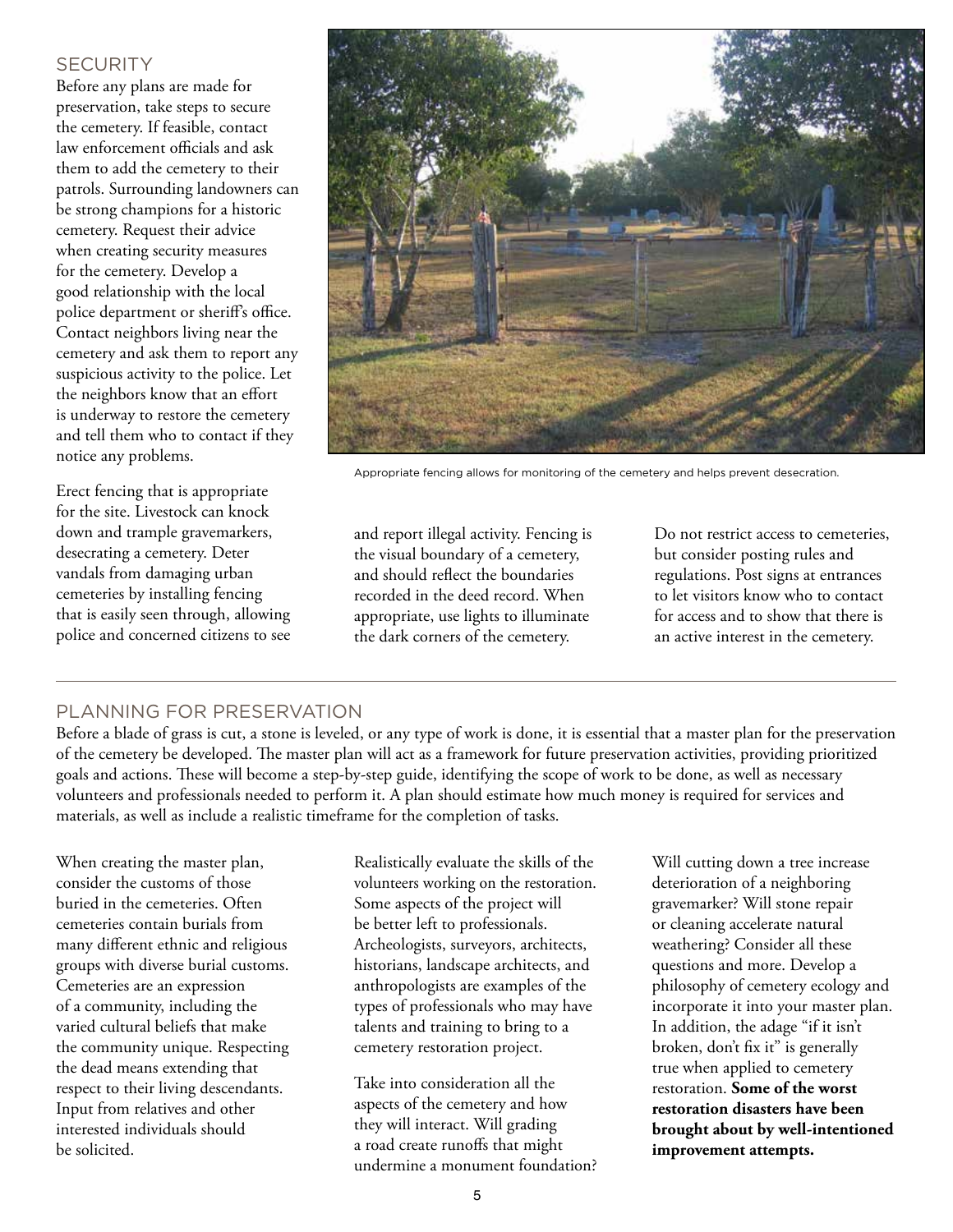

A mirror is used to illuminate inscriptions that are difficult to read, without touching or moving a damaged gravemarker.

#### SURVEY

A survey of individual site features is an important tool in the preservation of a cemetery. This type of survey uses maps, data collection forms, and photographs to fully document the site's features, including gravemarkers, fences, and landscape elements. This information can be used to help set priorities, create a preservation master plan, and monitor conditions over time. Cemetery Preservation Program staff can provide you with sample survey forms.

Create a map of the cemetery grounds that includes the location of trees, bushes, fences, gates, and other landscape features. Note the location and orientation of each gravemarker, mausoleum, crypt, and monument. Include the orientation of all marked and known unmarked graves. Assign each physical feature (headstones, footstones, fences, benches, etc.) a control number that will tie together the written, photographic, and map records.

Photograph all cemetery features, including each side or face of the gravemarkers. Take close-ups of any significant details. Set digital camera settings to record images of sufficient resolution. When choosing settings, keep in mind your capacity for long-term storage. Files should be clearly labelled, backed up, and stored in a retrievable format.

In order to read partially obscured inscriptions, try recording information in the morning. Since many gravemarkers face east, the morning sun may make inscriptions more legible. When it is not practical to record in the morning, use a mirror to angle the sun onto the gravemarker to illuminate indistinct letters and numbers.

Never use chalk, talc, flour, shaving cream, etc. as an aid to reading inscriptions. These materials are very difficult to remove and may contain chemicals, oils, emollients, or bacteria that can damage the delicate stones.

Develop a database or written record that includes a control number, date of record, name of cemetery, type of feature (headstone, footstone, crypt, obelisk, etc.), size of feature, description of material used to make the feature (limestone, granite, marble, wood, iron, zinc, etc.), condition of the feature, vital information from the markers (name, dates, epitaph, etc.), description of marker carvings, and any other identifying characteristics.

Record each gravemarker and feature in a systematic method. Divide the cemetery into sections and record the information down the rows. After completing a section, spot check it to make sure all gravemarkers and features were recorded. Have another person verify the recorded information to make sure there are no errors in the transcription.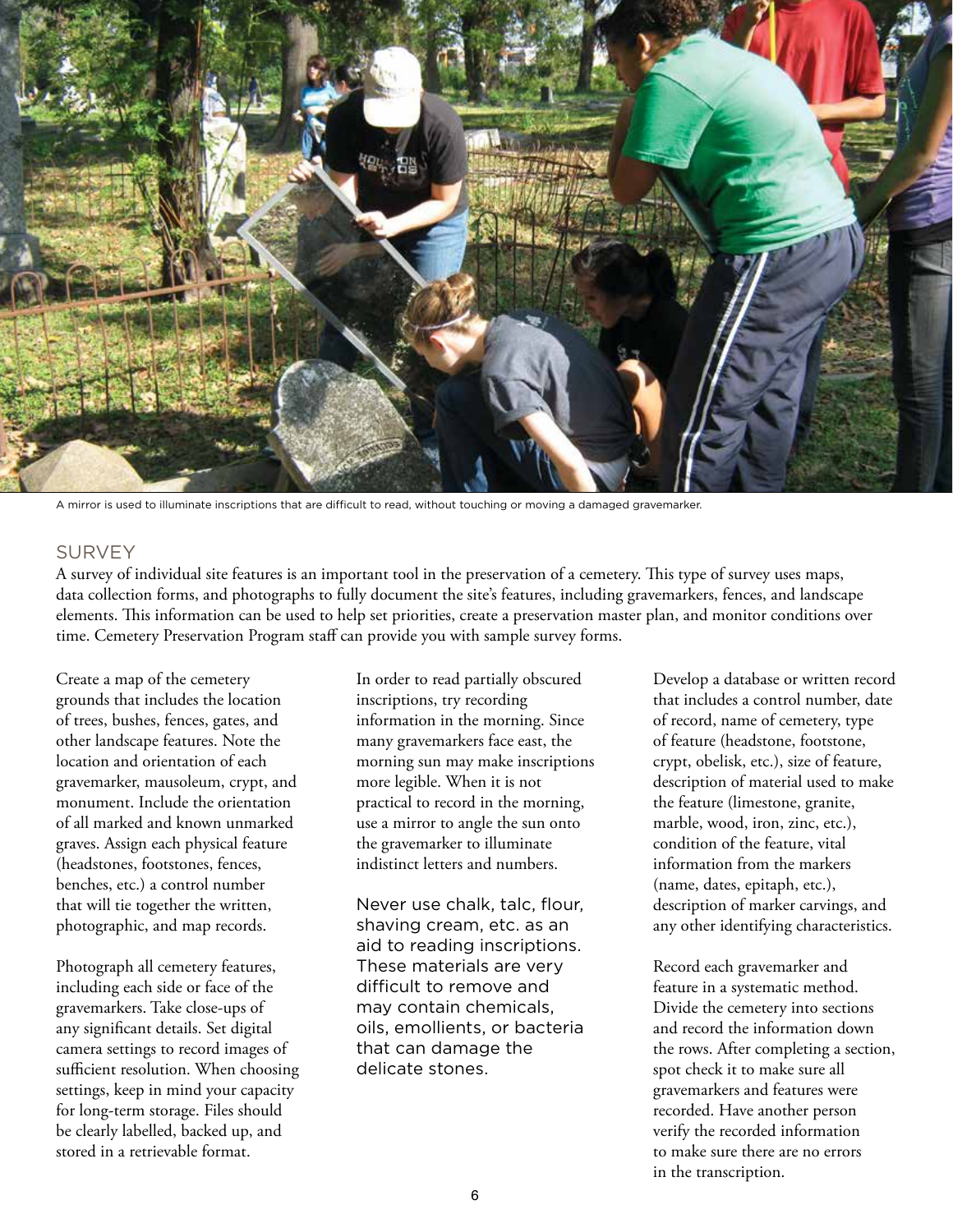#### CONSERVATION AND REPAIR

Historic gravemarkers, fences, and structures are delicate artifacts that must be repaired with care and expertise. Modern repair methods and materials will often harm items created 50 or more years ago. Specially trained craftspeople and conservators should undertake most repairs; however, careful volunteers can repair some artifacts within cemeteries.

Most historic gravemarkers in Texas are carved from one of three different types of stone: marble, limestone, or sandstone. These stones are relatively soft and easy to carve; as a result, they were used extensively in Texas cemeteries during the 19th and early 20th centuries. Unfortunately, because these stones are soft, they are more susceptible to the effects of weathering than harder stones such as granite.

Before beginning any treatment on a gravemarker, check it for soundness. Is the surface grainy and crumbling? Are there any large cracks? Are the vertical strata of the stone separating into sheets and flaking off? If the stone has any of these problems, or appears in any other way to be unsound, do not clean or repair it. The stone will require expert care from a stone conservator.



Limestone and marble were commonly used gravemarker materials in Texas in the 19th and early 20th centuries.

A stone's appearance can be greatly improved with a simple cleaning. If the stone appears to be sound, cleaning and simple repairs may be possible. Test any treatment on a small, hidden portion of the stone. Wait a few days or weeks and evaluate the results. If the test is successful, begin cleaning the whole stone. Follow the cleaning instructions highlighted in this brief.

Do not apply portland cement, harmful chemicals, or sealants. Do not use metal bolts or braces. Do not sink stones into concrete. Never sandblast a gravemarker or spray it with an excessive force of water.

Gravemarkers are the focal point of most cemeteries and are given the first consideration when repairs are required; however, don't overlook other historic cemetery features such as gates, fences, chapels, tabernacles, mausoleums, crypts, gravehouses, and historic plant material and landscaping. Consult with a preservation architect or other specialists before restoring these complex structures or cemetery features.

#### MAINTENANCE

Sensitive maintenance and community awareness are the best long-term solutions to the survival of any cemetery. The community as a whole can take an active part in the preservation, maintenance, and protection of local cemeteries. Civic organizations, church groups, scout troops, and historical societies are all potential assistants in efforts to care for cemeteries.



Clear brush by hand when possible. When hand cleaning is impractical, use hand mowers, but not close to the gravemarkers. For close work, use hand tools. Flag and protect field stones, fragments, and other easily-overlooked gravemarkers prior to any maintenance to help prevent damage, displacement, or destruction.

Clearing vegetation by hand helps reduce the chance of damage to historic gravemarkers and features.

Use caution when considering the use of pesticides, herbicides, or fertilizers. Acidic chemicals can deteriorate limestone, sandstone, and marble, while alkaline chemicals can deteriorate granite. In most instances, organic methods of eradicating weeds and pests are better than chemical methods. Do not burn brush or rubbish near cemeteries. Uncontrolled fire could severely damage masonry gravemarkers and destroy wood markers or structures.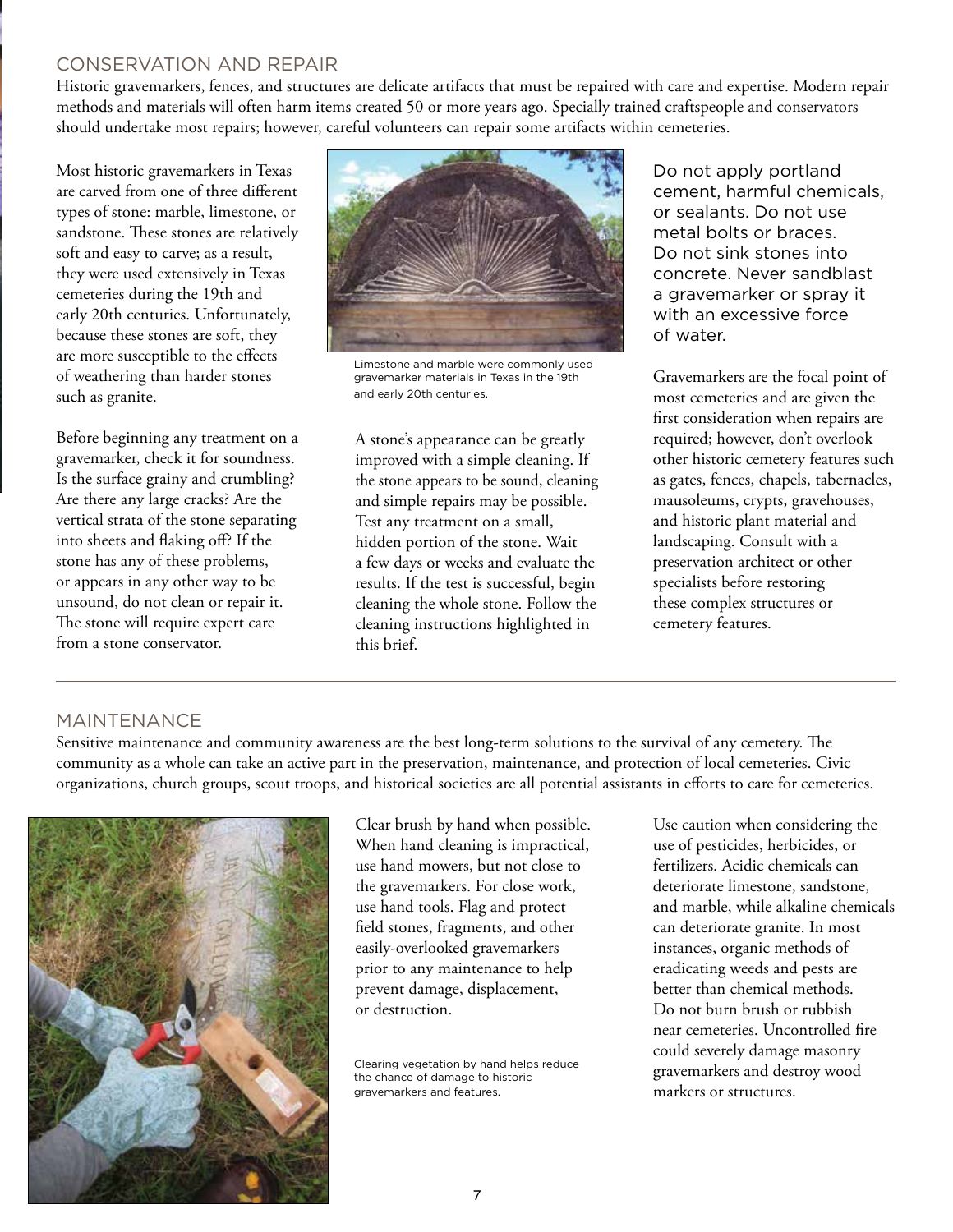### FUNDING

Funds for the care of historic cemeteries can be challenging to obtain. However, funding is a key component in preserving cemeteries since much of the restoration and maintenance of gravemarkers and cemetery structures can be costly. Gifts and funding opportunities typically come from local resources. Below are a few suggestions:

- Form a cemetery association, adopt bylaws, and consider obtaining nonprofit status.
- Solicit donations from descendants of the deceased buried in the cemetery.
- Research bank records for unused trust funds designated to maintain specific graves.
- Request assistance from county commissioners courts, city councils, and county historical commissions. Though they may not be able to allocate funds, they may be able to use county or city equipment and personnel to maintain cemeteries for health and safety reasons.
- Request donations from area businesses, including funeral

homes and monument companies. Businesses often look for ways to give back to the community.

• Establish a trust fund for the care of the cemetery with the money collected. Standard community fundraising activities, such as bake and rummage sales and silent auctions, can help raise money for priority projects identified in a cemetery preservation plan.

### COMMUNICATE

Educate city and county officials about cemetery preservation issues. Inform state legislators of the need for stronger state laws. Elected officials are not always aware of historic preservation challenges in the community and they will welcome input. A working knowledge of federal, state, and local cemetery laws is essential, as is an effort to publicize attempts to protect and care for cemeteries when possible.

Keep the THC informed of cemetery preservation projects taking place in the community. If you need additional help or information regarding historic cemeteries, please contact the THC's Cemetery Preservation Program staff at 512-463-5853 or history@thc.texas.gov.

If prehistoric or unmarked burials are encountered, stop work immediately and contact the THC's Archeology Division for advice at 512-463-6096 or archeology@thc. texas.gov. Prehistoric grave sites contain fragile, easily destroyed remains. Investigation by qualified archeologists may be necessary if the history in these sites is to be properly preserved. Simple documentation and stabilization of the find may be all that is needed in such cases. State law requires the recording of unknown or abandoned cemeteries with the county clerk. Notice of Existence of Cemetery forms are located on the THC



website at thc.texas.gov/notice. Handcrafted gravemarkers represent important regional customs and traditions.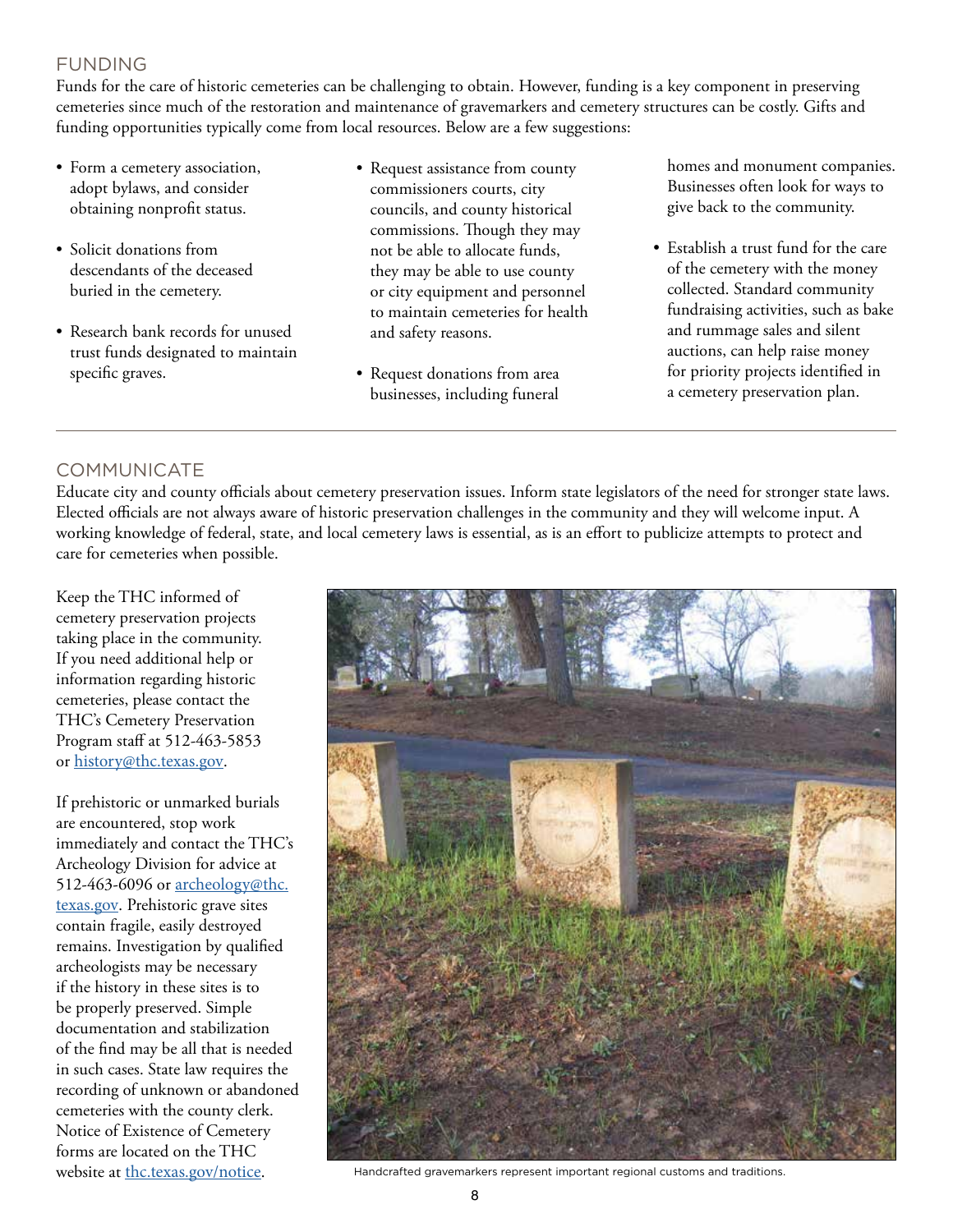## CEMETERY LAWS

The following are state laws and court decisions regarding historic cemeteries. They provide an overview of some legal actions that have been successful in preserving burial grounds across the state. This information does not take the place of legal counsel. Consult the county or city attorney or legal counsel of your choice for more information about laws related to cemeteries in Texas. Most of the Texas laws regarding historic cemeteries are in Chapters 711–715 of the Texas Health and Safety Code; Title 13, Part 2, Chapter 22 of the Texas Administrative Code; and sections of the Penal Code. Neither the THC nor any other state agency enforces cemetery laws. This responsibility belongs to county and municipal law enforcement officials.

#### DEDICATION FOR USE

Section 711.001 of the Health and Safety Code defines a cemetery as a place that is used or intended to be used for interment, containing one or more graves. Section 711.035 of the Health and Safety Code states that once a property is dedicated for cemetery use, it cannot be used for any other purpose unless the dedication is removed by a district court or the cemetery is enjoined or abated as a nuisance. Property is considered dedicated if one or more burials are present or a dedication of the property for cemetery use is recorded in the deed record.

Section 711.010(a)–(b) of the Health and Safety Code states that improvements to property that would disturb an unknown or abandoned cemetery may not be carried out until the remains are removed under a written order issued by the State Registrar or its designee under Section 711.004(f). The property owner may petition the district court where an unknown



Single graves are considered cemeteries, and are protected by the same laws.

or abandoned cemetery is located to remove the dedication for cemetery purposes, and the court shall then order the removal of the human remains from the cemetery to a perpetual care, municipal, or county cemetery, or to a court-approved location on the owner's property.

Texas courts have ruled that no special ceremony or record is required to dedicate a cemetery; actual use as a cemetery is sufficient for dedication. *Damon v. State*, 52 S.W.2d 368 (Tex. 1932). Enclosure of land for use as a cemetery and evidence of burial are among the criteria for dedication. *Smallwood v. Midfield Oil Co.*, 89 S.W.2d 1086 (Tex. Civ. App.–Texarkana 1935, writ dism'd).

### DISCOVERY AND NOTICE

Section 711.011(a)–(b) of the Health and Safety Code states that a person who discovers an unknown or abandoned cemetery shall file notice of the cemetery with the county clerk of the county in which it is located, documenting the land on which it is found by way of description, as well as an approximate location of the cemetery and the evidence of the cemetery that was discovered. Notice must be concurrently mailed to the landowner.

Section 711.0111(a) states that a person who discovers an unverified cemetery shall file notice and evidence of the discovery with the THC, and shall concurrently notify the landowner on whose land the unverified cemetery is located. There are no fees associated with these filings. Notice of Existence of Cemetery forms are located on the THC website at thc.texas.gov/notice.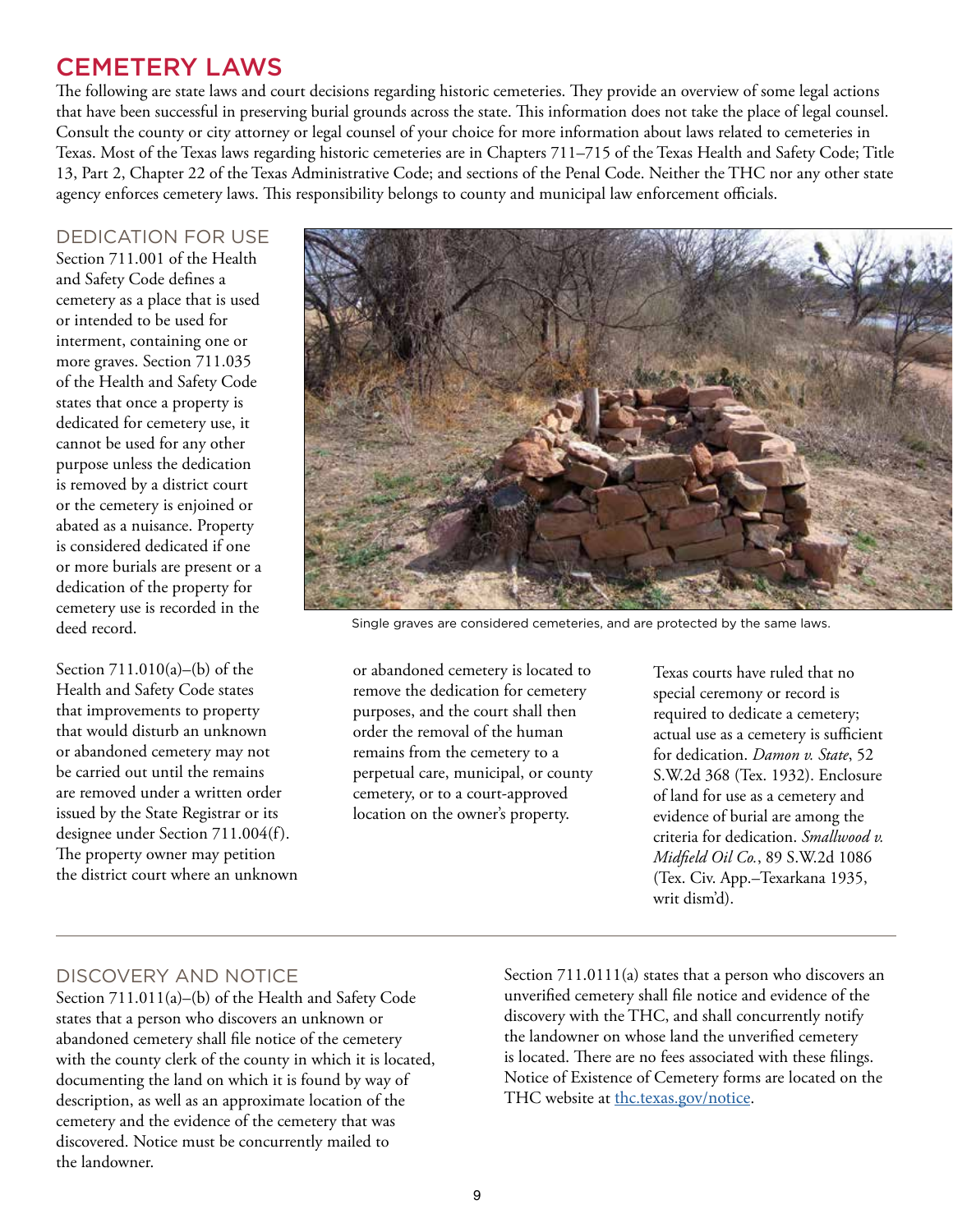### HELD IN TRUST

Section 711.021 of the Health and Safety Code allows nonprofit corporations to establish, manage, maintain, improve, or operate a private cemetery.

Property dedicated to cemetery purposes and used as a burial ground may not be sold in such a manner as to interfere with its use as a cemetery. *State v. Forest Lawn Lot Owners Assn.*, 254 S.W.2d 87 (Tex. 1953). However, such property may be conveyed in fee simple as long as it is still used as a cemetery and the grantee continues to maintain the cemetery for the benefit of the public. *Barker v. Hazel-Fain Oil Co.*, 219 S.W. 874 (Tex. Civ. App.–Fort Worth 1920, writ ref'd).

A living person who has relatives buried in a graveyard does not, by that fact, own the land or plots in which they are buried. That person can, however, visit, ornament, and protect the graves from desecration even if he or she must cross private property to do so. *Gibson v. Berry Cemetery Assn.*, 250 S.W.2d 600 (Tex. Civ. App.–Dallas 1952, no writ).

#### ABANDONMENT

The fact that the remains of the dead buried in a cemetery have not been removed and that tombstones mark the places of burial is sufficient to show that the cemetery has not been abandoned. *Michels v. Crouch*, 122 S.W.2d 211 (Tex. Civ. App.–Eastland 1938, no writ). In *Markgraf v. Salem Cemetery Assn.*, 540 S.W2d 524 (Tex. Civ. App.–San Antonio 1976, no writ), the court decided that land outside a cemetery fence was not abandoned because several graves were still evident.



Access to historic cemeteries on private property is outlined in the Texas Health and Safety Code.

#### GRAFFITI

Section  $28.03(a)(3)$  and (f) and Section 28.08(a) and (d) of the Texas State Penal Code provide that an offense involving graffiti on a place of human burial is a state jail felony. Report all acts of desecration to local law enforcement immediately.

#### THEFT

Section  $31.03(e)(4)(b)$  of the Texas Penal Code provides that an offense under this section is a state jail felony if, regardless of value, the property is stolen from the person of another or from a human corpse or grave.

#### **ACCESS**

Section 711.041 of the Health and Safety Code states that any person who wishes to visit a cemetery that has no public ingress or egress shall have the rights for visitation during reasonable hours and for purposes associated with cemetery visits.

The owner of the lands surrounding the cemetery may designate the routes for reasonable access. Section 711.0521 further states that interference with ingress and egress is a Class C misdemeanor.

Never trespass on private property to gain access to a cemetery. Follow the process outlined by the Code.

Contact Cemetery Preservation Program staff for tips on how to successfully negotiate with a landowner for access.

The court decision in the case of *Davis v. May*, 135 S.W.3d 747 (Tex. App.–San Antonio 2003, pet. denied), affirmed the trial court's judgment granting descendants the right of ingress and egress to a private family cemetery surrounded by a single landowner.

#### **DESECRATION**

Section 42.08(a)(1) of the Texas Penal Code states that a person who intentionally or knowingly disinters or disturbs a human corpse has committed a state jail felony.

Section 28.03(f) of the Texas Penal Code, Criminal Mischief, provides that an offense involving damage or destruction inflicted on a human burial site is a state jail felony.

Section 42.08(a)(5) of the Penal Code, Abuse of Corpse, allows that a person commits an offense if they knowingly vandalize or damage the space of the interred. This is a Class A misdemeanor, punishable by fine and jail confinement.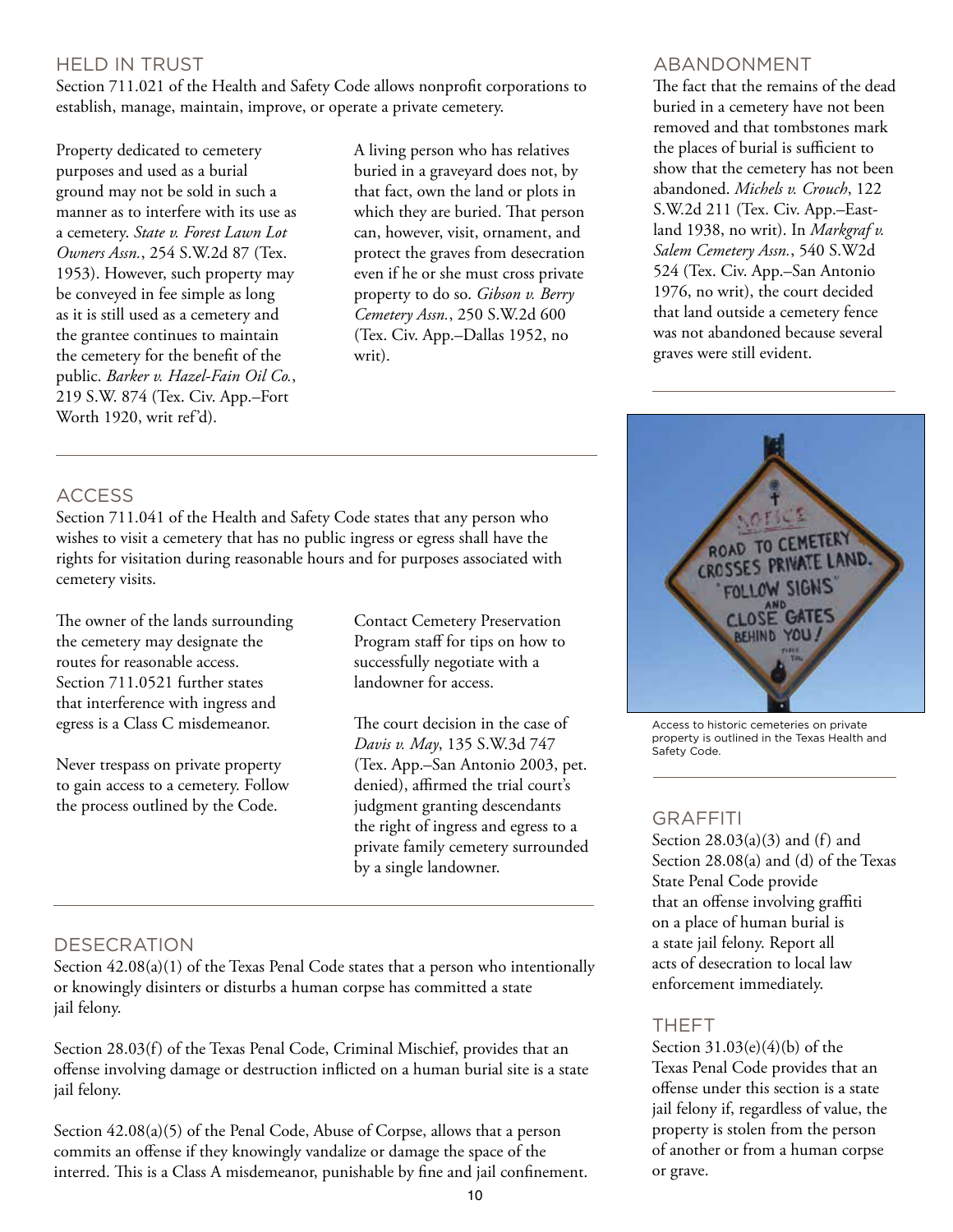### MUNICIPAL CEMETERIES AND COUNTY RESOURCES

Sections 694.003 and 713.001 of the Health and Safety Code provide that Type A general law municipalities may regulate burial of the dead and may purchase, establish, and regulate a cemetery. Home rule cities also have this authority. The municipal government may enclose, regulate, and improve cemeteries belonging to the city.

Section 713.002 of the Health and Safety Code generally provides that any city or town that owns or has control of any cemetery has the power to maintain the cemetery.

Section 713.009 of the Health and Safety Code states that a city with a cemetery within its boundaries or jurisdiction may take possession and control of the cemetery on behalf of the public health, safety, comfort, and welfare. Perpetual care cemeteries and private family cemeteries are exempt from this section.

Section 713.011 of the Health and Safety Code states that a municipality that operates or has jurisdiction over a public cemetery shall maintain the cemetery in a condition that does not endanger the public health, safety, comfort, or welfare.

Section 713.021 of the Health and Safety Code states that a (county) commissioners court by resolution may establish a perpetual trust fund to provide maintenance for a neglected or unkept public or private cemetery in the county. The commissioners court shall appoint the county judge as trustee for the fund.

Section 713.028 of the Health and Safety Code states that a commissioners court may use public funds, county employees, and county equipment for the maintenance of certain cemeteries for purposes of historic preservation (cemeteries with graves more than 50 years old) and protection of the public health, safety, and welfare.

#### PERPETUAL CARE

Chapter 712 of the Health and Safety Code governs the operation of perpetual care cemeteries, regulated by the Texas Department of Banking.



Municipalities that own or control a cemetery have the power to maintain it.

### PETITION FOR CONSERVATORSHIP

Chapter 715 of the Health and Safety Code states that a nonprofit corporation may be organized to restore, operate, and maintain a historic cemetery by following a procedure set forth in the chapter.

This chapter offers an excellent framework for citizens to restore a historic cemetery and gain legal responsibility to ensure its continued preservation. The procedure requires a court to approve the establishment of a conservatorship over the cemetery, so it may require the services of an attorney. The THC can assist in preparing for the procedure.

#### **CEMETERY** ASSOCIATIONS AND PRIVATE CEMETERIES Section 711.031 of the Health and Safety Code states that cemetery organizations may adopt and enforce rules and that these rules must be made available for review.

Section 711.035(d) of the Health and Safety Code requires consent of a cemetery organization prior to public utilities or thoroughfare placement through a cemetery.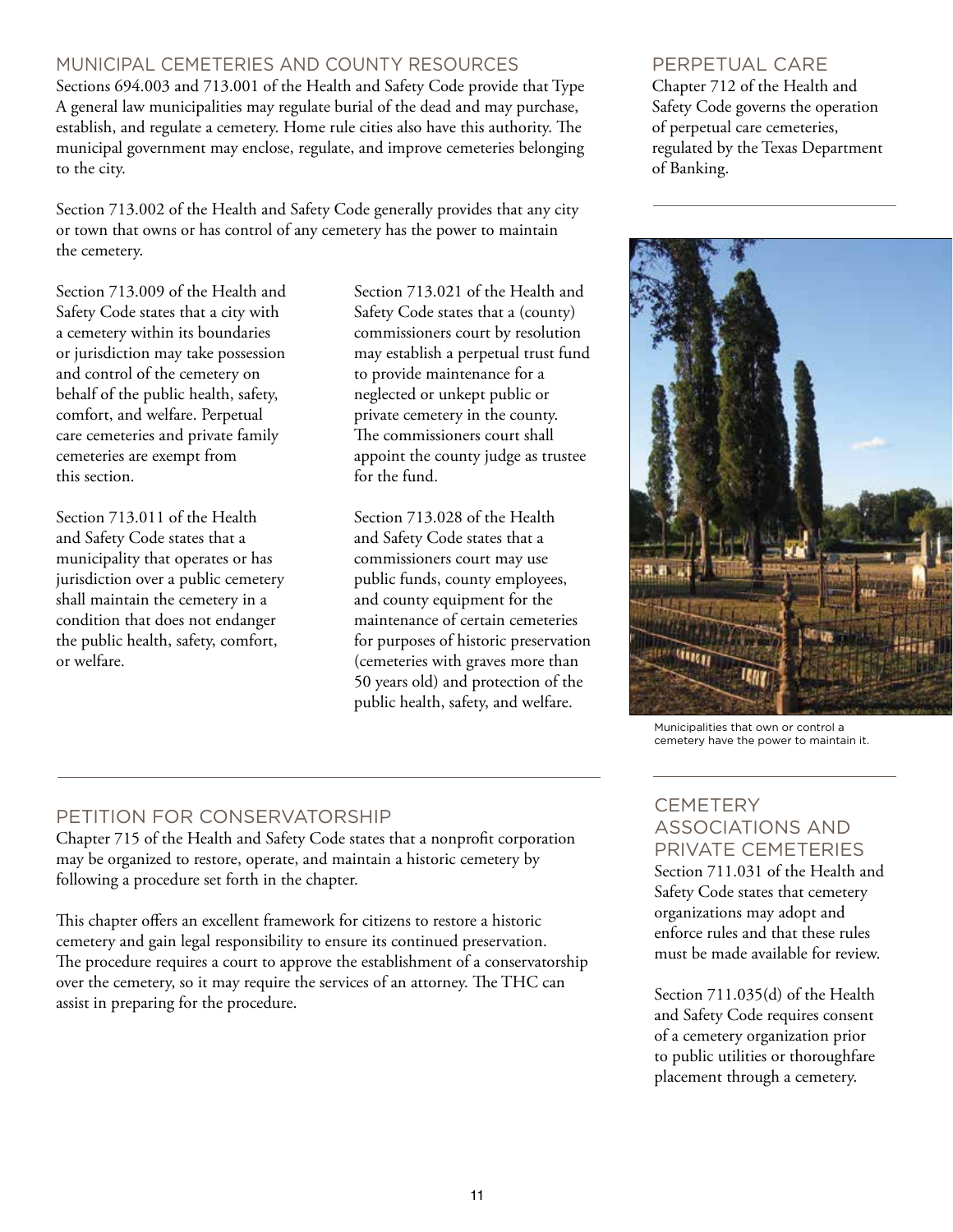## WHAT TO DO IF A CEMETERY IS BEING THREATENED OR DESTROYED

If you see a cemetery being disturbed by vandals, looters, or construction equipment, whether or not it is marked by gravemarkers or a fence, call local law enforcement authorities at once. Texas state laws protect cemeteries and provide a legal framework if remains must be removed. All burials must be removed according to legal statutes before a landowner can use the property for any other purpose. The same protection applies to individual burials. Review related laws in the Texas Health and Safety Code included in this document and share it with local authorities.

After contacting local law enforcement authorities, notify the county historical commission (CHC), local heritage society, newspapers, other local publications, and the THC about the destruction of a cemetery. Stay involved. Do not condone the willful destruction of cemeteries with silence or by turning a blind eye. The memory of those who have lived before us should not be forsaken for reasons of expediency or economics.

Criminal action, or a court trial, may not always be the most appropriate method of dispute resolution. A civil lawsuit may be the only means of resolving a conflict involving a cemetery. For instance, a CHC in Central Texas surveyed the historic



Contact local law enforcement immediately if you notice vandalism or theft at a historic cemetery.

cemeteries in the county. Several years later, the fence and gravemarkers along the boundary of one of the surveyed family cemeteries had been removed. No gravemarkers remained to provide evidence of the graveyard; thus, only the survey proved the cemetery's existence. Since the site was being considered for development, the records of the CHC were crucial to the future disposition of the land. In this case, the descendants of those interred in the cemetery filed suit and were compensated in an out-ofcourt settlement.

In North Texas, a cemetery occupied a prime lot in one of the largest residential developments in Texas. to spray painting graffiti on cemetery chapel walls. The demand by collectors for vintage artifacts and architectural and landscaping antiques has contributed to the increasing disappearance of elaborately carved gravemarkers, sculptures, urns, finials, benches, gates, and fencing from cemeteries. This demand also leads to the digging and looting of graves for valuable objects such as jewelry, firearms, buttons, and buckles.

If a cemetery is threatened, use that fact as a rallying point for the preservation of a community's cemeteries. Nothing can substitute for the preservation efforts of individuals and groups. Citizens must develop an active role in the preservation of local cemeteries.

Developers petitioned the court to remove the cemetery's dedication so that the remains and gravemarkers could be moved to a perpetual care cemetery. A local preservation group, along with the descendants of those buried in the cemetery, led a vocal protest that received wide media attention. The court decided the cemetery should remain in its original site. With the cemetery now preserved, the new residents of the development can appreciate the cemetery as a reminder of local heritage.

While it is disturbing to lose cemeteries to development pressures, it is perhaps even more disturbing to lose them to criminal acts of vandalism and looting. Vandalism can range from intentionally pushing over gravemarkers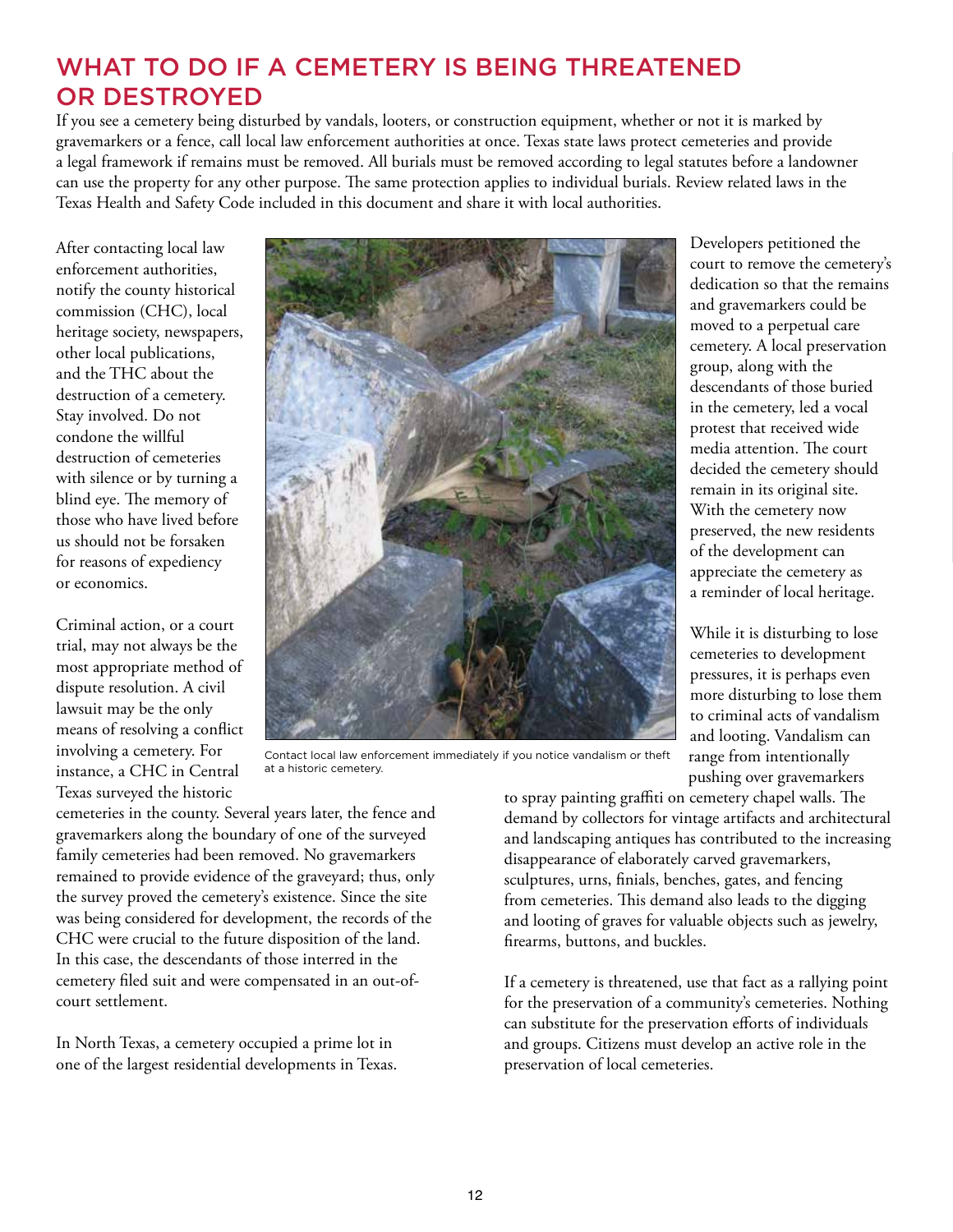## STATE ANTIQUITIES CODE INVOLVEMENT

If a historic cemetery is publicly owned by a state agency or political subdivision of the state (counties, cities, utility districts, etc.), the burials are protected under the Antiquities Code of Texas (Title 9, Chapter 191 of the Texas Natural Resources Code).



The THC issues Antiquities permits for work performed in publicly owned historic cemeteries.

The gravemarkers associated with interments may also be protected, either as part of the archeological deposits or as separate architectural features associated with the site as a whole. According to the Antiquities Code, no such deposits may be "removed, altered, damaged, destroyed, salvaged, or excavated without a contract with or permit" from the THC, the state agency that administers the Antiquities Code (Section 191.093).

State agencies and political subdivisions of the state must notify the commission before a publicly owned cemetery that is 50 years old or older can be altered beyond ongoing maintenance and daily cemetery activities. The THC has developed a policy that addresses

both historical and archeological concerns related to the preservation and exhumation of historic graves.

The THC policy regarding historic cemeteries calls for recordation, protection, and preservation in place whenever possible. Surveylevel investigations of these historic resources should include the collection of historical archival data and archeological data that assist in documenting the location and history of the cemetery (including the relative age and date range for the use of the location), name(s) of individual(s) buried at the site, location(s) of burial(s), and the historically platted boundaries and actual boundaries of the cemetery or grave(s).

### POLICY ON HISTORIC GRAVE EXHUMATION

When a cemetery cannot be preserved in place, the data collection associated with the exhumation of graves that falls under the THC's jurisdiction will be based on the following policy, found in 13 Tex. Admin. Code, chapter 22:

- Cemeteries or graves that are 50 years or older are considered to be historic.
- Unmarked graves are considered to be historic unless proven otherwise through historical research.
- If no historical archival data can be found that identifies the individuals contained within the unmarked graves, the exhumations should be performed by a professional archeologist, a physical anthropologist, or forensic pathologist capable of gathering basic demographic data (i.e., sex, age, height, possible cause of death, etc.) from the human remains being exhumed.
- Additionally, casket morphology, casket hardware, and any funerary objects (i.e., grave offerings, clothing items, personal objects) must be examined and identified in a report. This policy applies to both marked and unmarked graves unless otherwise indicated by the THC's Archeology Division.
- Unless other laws apply, funerary objects will be reburied with the human remains after they have been documented.
- All exhumations of graves shall comply with the requirements of Chapter 711 of the Texas Health and Safety Code and those of any other laws that pertain to the exhumation of human remains.
- The THC has no formal role in decisions about the methods or ceremonies associated with reburials.

Cemeteries on public or private land can also be officially designated as State Antiquities Landmarks. For designation information, visit thc.texas.gov/sal.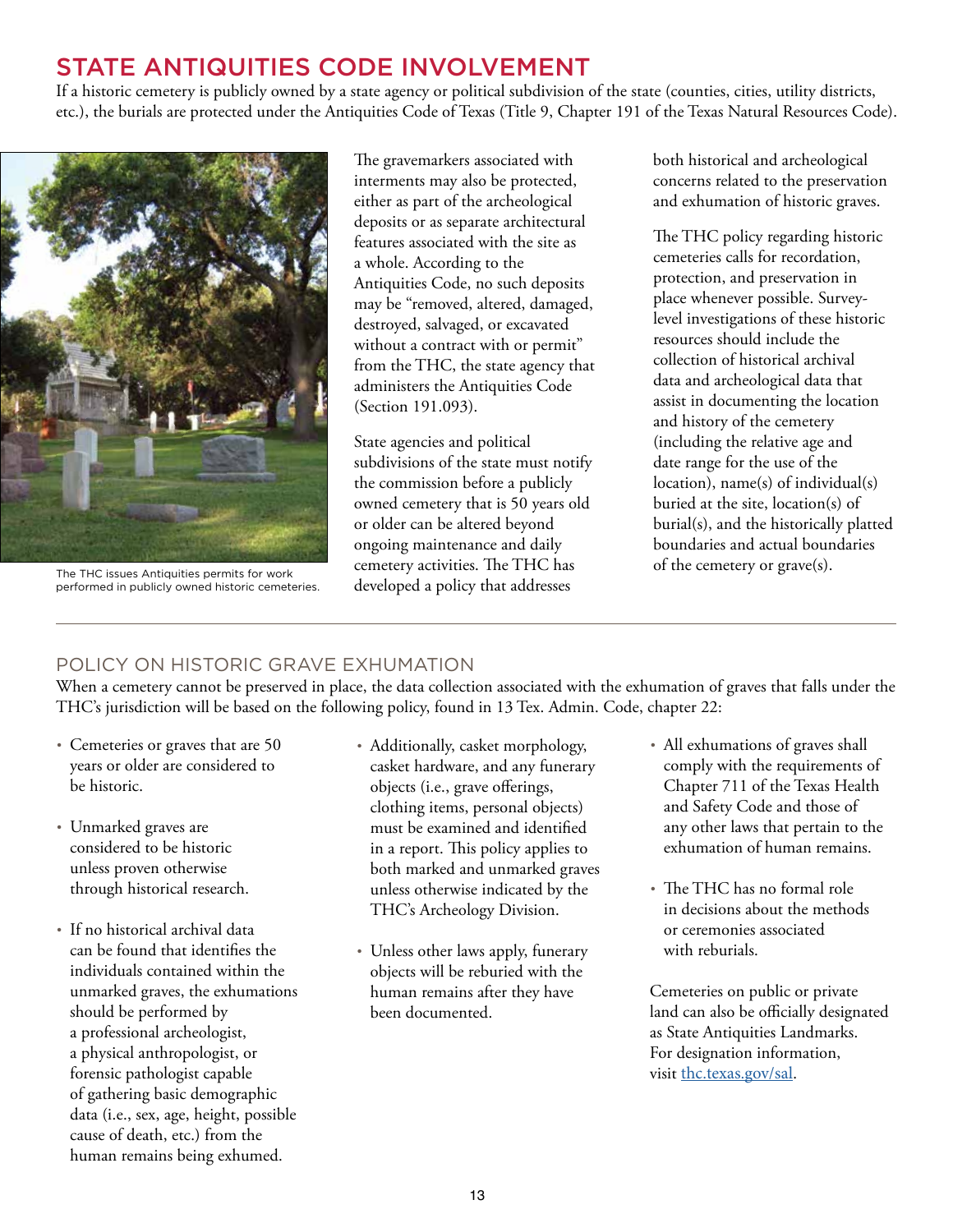### FEDERAL PROJECT REVIEW

Several federal laws protect cultural resources in the U.S.; however, the National Historic Preservation Act of 1966, as amended, is the statutory tool for protecting cultural resources.

The Act promotes a national policy to preserve historic properties, significant historic and prehistoric sites, buildings, structures, districts, and objects that are either eligible for or listed in the National Register of Historic Places. Section 106 of the National Historic Preservation Act requires federal agencies that fund, license, permit, or approve construction or similar projects to consider the effects of the undertakings on historic properties. Section  $101(b)(3)$  of the Act states that one of the responsibilities of the State Historic Preservation Officer (in Texas, the officer is the executive director of the THC) is to advise and assist federal agencies in carrying out their historic preservation responsibilities and to ensure that all are taken into consideration at each level of planning and development. Cemeteries are an irreplaceable cultural resource that must be considered by federal agencies during such an undertaking.

The State Historic Preservation Office (SHPO) at the THC includes three divisions that review and monitor federal projects and consult with individuals and agencies as needed—the Archeology, Architecture, and History Programs divisions. They evaluate all sites, including cemeteries, for their eligibility for inclusion in the National Register of Historic Places.

The National Historic Preservation Act can affect cemeteries if they

are within the boundaries of a federal project area, if they have been determined to be eligible for inclusion in the National Register, and if they are to be affected by the development project in some manner. Sometimes cemeteries in a project area must be moved. The move is made according to policies developed by the federal agency in consultation with the SHPO and any interested parties. Disinterment and reburial must also follow the requirements of Chapter 711 of the Texas Health and Safety Code, unless the project occurs on federal or Indian lands, in which case the Native American Graves Protection and Repatriation Act (NAGPRA) applies. Visit the following links to learn more about NAGPRA and tribal consultation:

- nps.gov/nagpra/
- thc.texas.gov/project-review/ tribal-consultation-guidelines



The federal review process identifies cultural resources, including historic cemeteries, within a project area.

Professional archeologists usually make a map of the cemetery and document the gravemarkers and any other features (depressions, fencing, and plantings) associated with the cemetery. Archeologists and physical anthropologists may be present to identify and study human remains and grave artifacts during manual excavation of the interment. Often, information is recorded from the gravemarkers to provide historical documentation, such as the length of occupancy of a land tract or ethnic affiliations in the community. This documentation can assist archeologists and historians in

interpreting other historic properties within a federal project area.

For questions involving possible federal involvement in projects that will affect historic cemeteries, contact the THC's History Programs Division at 512-463-5853 and the Archeology Division at 512-463-6096.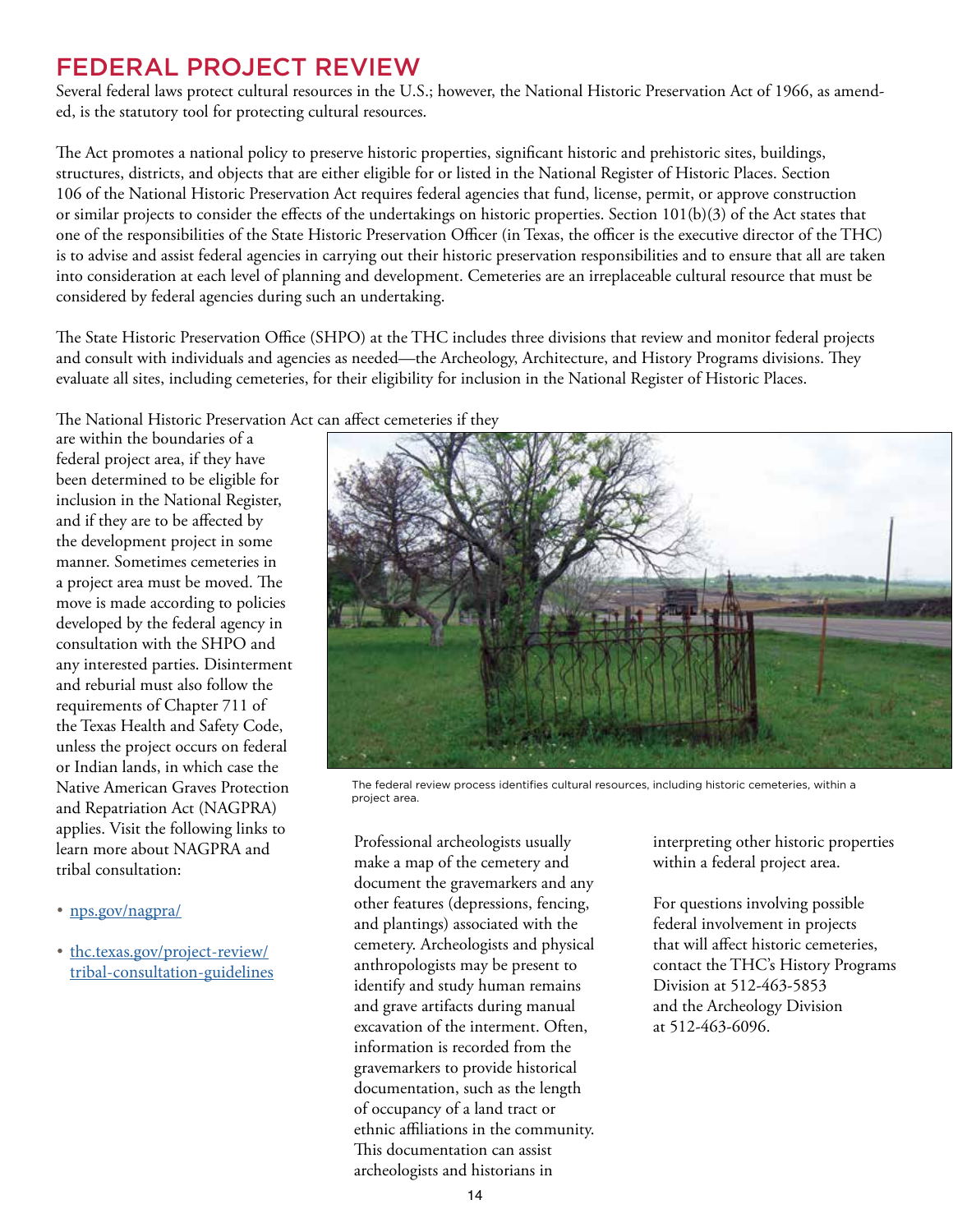## HISTORIC CEMETERIES PRESERVATION STANDARDS

The Standards for Preservation of Historic Cemeteries are the guiding rules for making decisions that impact a historic cemetery. Any planning, sensitive maintenance, or conservation decision should be influenced by these principles, which are adapted from *The Secretary of the Interior's Standards for the Treatment of Historic Properties*.

- 1. Identify and inventory all features, materials, spaces, and spatial relationships that are important in defining the historic character of the cemetery. Features can include gravemarkers, sculpture, grave decorations, curbing, fences, walks, roads, lights, benches, fountains, pools, land forms (terracing, berms, grading), and vegetation (trees, shrubs, other historic plant material).
- 2. Preserve distinguishing original qualities that reflect the integrity of the cemetery. Avoid removing or altering any historic material or distinctive landscape features.
- 3. Recognize that landscape features are products of their own time. Alterations that have no historic basis and that seek to create an earlier appearance should be discouraged.
- 4. Recognize that changes over time are evidence of the history and development of the cemetery. These changes may have acquired significance in their own right, and this significance should be respected.

5. Repair, rather than replace,

- deteriorated cemetery features when feasible. If replacement is necessary, match the material being replaced with similar composition, design, color, texture, and other visual qualities. Replacement of missing features should be substantiated by historical, physical, or pictorial evidence rather than by relying on conjectural designs or on elements copied from other cemeteries.
- 6. Use the gentlest means possible to clean the surfaces of features in the cemetery. Avoid sandblasting and harsh chemicals that will damage historic materials.
- 7. Plan new construction so it will not destroy the historic character of the site. Differentiate new elements from the old, but ensure they are compatible with the general massing, size, and scale in order to protect the historic integrity.
- 8. Make every reasonable effort to protect and preserve cemetery features, including unmarked graves affected by or adjacent to any proposed work. Contact the History Programs Division at 512-463-5853 if you have concerns about the likelihood of unmarked graves or encounter evidence of disturbed graves during the course of your cemetery preservation project.

## CLEANING HISTORIC STONE

Before cleaning any stone, carefully check its condition. If the surface readily falls away, or you notice other conditions that indicate the stone is brittle or vulnerable, do not clean it. Cleaning may irreparably damage the surface.

Historic masonry should only be cleaned if the marker is stable on its base, with no signs of flaking or sugaring.

- 1. Use a non-ionic soap. One of the most readily available soaps is Orvus<sup>\*</sup>, commonly found in feed stores and quilting supply shops. Mix a solution of one heaping tablespoon of Orvus<sup>®</sup> (it comes in either liquid or paste form) to one gallon of clean water.
- 2. Pre-wet the stone thoroughly with clean water and keep the stone wet during the entire washing process.
	- 3. Thoroughly wash the wet stone using natural bristled, wood-handled brushes of various sizes. Start at the bottom and work up. The use of plastic handles is not recommended, as color from the handles may leave material on the stone that will be very difficult to remove.
	- 4. Be thorough. Wash all surfaces and rinse with lots of clean water.
	- 5. Lichens and algae can be removed by first thoroughly wetting the stone and then using a wooden scraper

to gently remove the biological growth. Using a biocidal cleaner can help achieve even better results. Recommended cleaners include D/2 Biological Solution, Enviro Klean© BioWash©, or other cleaners that contain quaternary ammonium compounds. If the growth cannot be removed easily, consult a conservator. Some lichen can have strong roots that may damage the stone if removed forcibly.

- 6. Not all stains can be removed. Do not expect the stones to appear new after cleaning.
- 7. Do not clean marble, limestone, or sandstone more often than once every 18 months. Every cleaning removes some of the face of the stone. However, occasionally rinsing with clean water to remove bird droppings and other accretions is acceptable.
- 8. Keep a simple treatment record of the cleaning, including date of cleaning, materials used, and any change in condition since last cleaning (such as missing parts, graffiti, and other damage). These records should be kept at a central location where the condition of the stones can be monitored over time.

Developed from data supplied by John R. Dennis, Dallas Museum of Art Conservation Lab, and the National Center for Preservation Technology and Training.



Historic structures contribute to the cultural landscape of a cemetery.